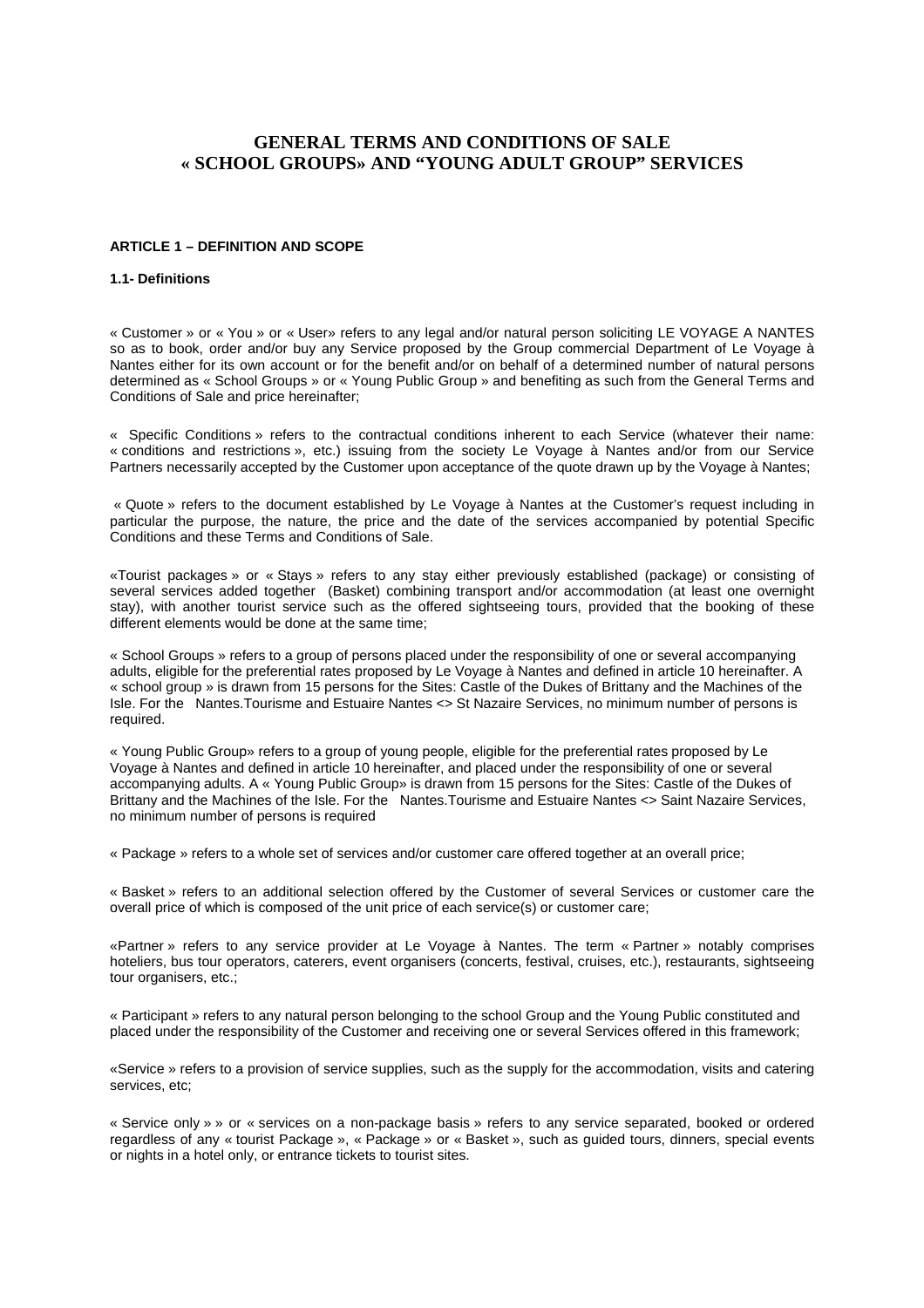#### **1.2 - Scope**

The purpose of these General Terms and Conditions of Sale is to define the terms and conditions of access to the « school groups» and « Young Public Group » services. They apply as much to the Tourist Packages, the Packages and the Baskets as to the Services only offered by the Group commercial Department of Le Voyage à Nantes, intended for School Groups and Young Public Group and directly booked through the latter whose contact information is provided in article 2 below.

The sale of tourist services is regulated by Title 1 of Book 2 of the Tourism Code relating to the organisation of the sale of journeys and stays.

In accordance with article R. 211-12 of the Tourism Code, the articles R. 211-3 to R. 211-11 of the said Code are reproduced below, in article 26.

These Terms and Conditions of Sale, as well as the Specific Conditions applicable to each Service, apply to any booking made with the Group commercial Department of Le Voyage à Nantes, notably to the marketing of the whole set of Services directly offered by the Group commercial Department of Le Voyage à Nantes, on its own behalf and on behalf of its Partners.

These General Terms and Conditions of Sale are valid *from 29/03/2018*. This edition cancels and replaces all previous versions.

The Customer is invited to carefully read these General Terms and Conditions of Sale,that are provided when the Quote is sent and automatically annexed to the said Quote.

The Customer's subscription to one or several « school groups» and « Young Public Group »Services, implies full and whole acceptance of these Terms and Conditions of Sale.

### **ARTICLE 2 - ORGANIZER**

All the Services subject to these General Terms and Conditions are organised by:

#### **Le Voyage à Nantes** – **Service commercial Groupe**

 1 – 3 rue de Crucy – BP 92211 – 44022 Nantes cedex 1 – France Tel. +33 (0) 2 40 20 60 11 / Fax + 33 (0) 51 17 48 65 **Email: scolaires@nantes-tourisme.com http://www.nantes-tourisme.com/groupes/groupes-2939.html** 

SIRET number 482 414 216 00044/APE CODE 9103 Z / INTRA COMMUNITY VAT NUMBER FR 41 482 216 000 44 / IM 044 00025

Social form: publicly owned local corporation

Insurer: HISCOX EUROPE UNDERWRITING LIMITED Compan,y through the company Sarre et Moselle, (17 avenue Poincaré, 57400 Sarrebourg.)

Financial guarantee established with the APST(15 avenue Carnot 75017 Paris) according to article L. 211-18 II a) of tourism code.

The SPL Le Voyage à Nantes (Le Voyage à Nantes) is registered with travel agencies and tour operators under number IM044110017.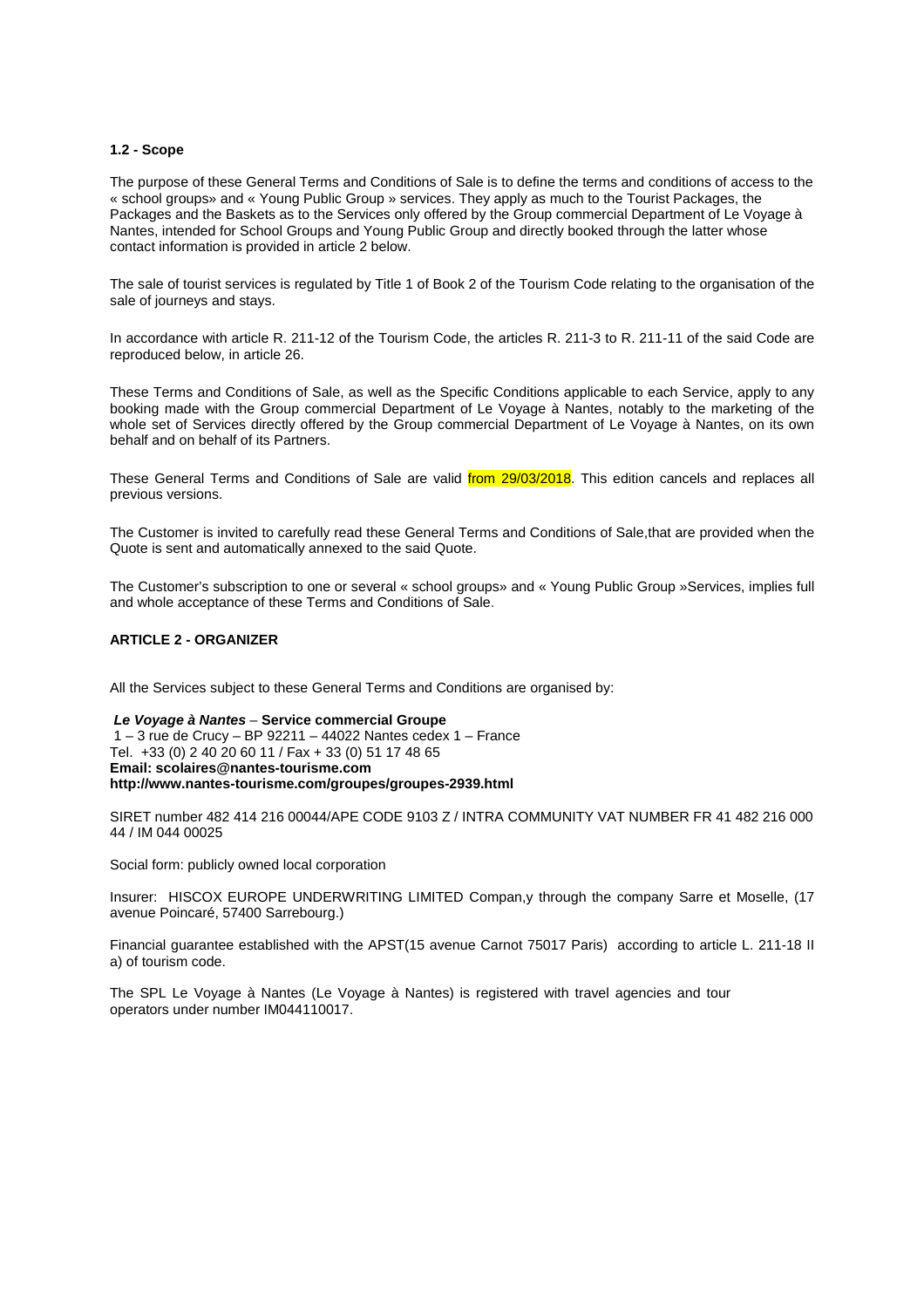### **ARTICLE 3 – GENERAL INFORMATION**

It is expressly specified that in accordance with the provisions of article L. 211-9 of the Tourism Code that the information contained on our various communication media, notably on our brochures and websites may be subject to change that must be disclosed to the Customer prior to the conclusion of the agreement, it being specified that some shows, attractions, animations, shops, restaurants that are only open during certain seasons and can be closed, modified, delayed or deleted without notice.

Besides, the hotels and the other institutions have been described as accurately as possible. However, due to maintenance work carried out on a regular basis, some equipment or services offered may be temporarily closed, deleted or modified after the publication of our documents.

Le Voyage à Nantes, acting on behalf of its Partners, shall make its best effort to supply photographs and illustrations, which give You an indication of the Services being offered.

The purpose of these photographs and illustrations is to advise You on the category or level of comfort of the services concerned.

For technical reasons, the actual characteristics of the Services may sometimes slightly differ, notably in terms of colour, from the ones visible on the photographs displayed on our website and on our brochures. For more information about the characteristics of these Services, You can contact Le Voyage à Nantes by phone: **+ 33 (0) 2 40 20 60 11.**

It is expressly agreed that, if applicable, the description included in our websites specifies that some activities offered are not necessarily available outside the tourist season and/or that they depend on the registration of a minimum number of Participants. The information appearing on our brochures can be subject to some modifications that will be made known to the Customer before concluding the agreement.

It is also possible that some activities that are offered and specified on our various communication media may be deleted or cancelled notably due to the unpredictable and insurmountable act of a third party not normally involved in the provision of the services stipulated in the agreement or to any circumstances beyond their control. This risk, beyond the control of Le Voyage à Nantes and of its Partners, forms an integral part of the agreement that You enter into.

# **ARTICLE 4 – FORMATION OF THE CONTRACT**

The contract, drawn up under the conditions laid down in article 5 below commits the Customer under the General Terms and Conditions specified in these General Conditions of Sale, accessible at any moment notably on the website www.nantes-tourisme.com the Customer acknowledges being fully aware hereof and accepting these terms.

Besides, it's the responsibility of the Customer to ensure that all the Participants have acquainted with these General Conditions of Sales and to have accepted them.

# **ARTICLE 5 – QUOTE**

Le Voyage à Nantes shall address the Customer and at his or her request by any means a quote notably including the purpose, nature, price and date of the Services accompanied by potential Specific Conditions, of these Terms and Conditions of Sale.

The Quote is drawn up according to a minimum number of Participants, to a day of arrival and to the chosen Services. These elements are specified in the Quote and the price is fixed accordingly.

For the Castle of the Dukes of Brittany, the self-guided visits of the school groups and of the Young public ( namely without the benefice of a mediator/ guide at the Castle of the Dukes of Brittany) must necessarily be reserved.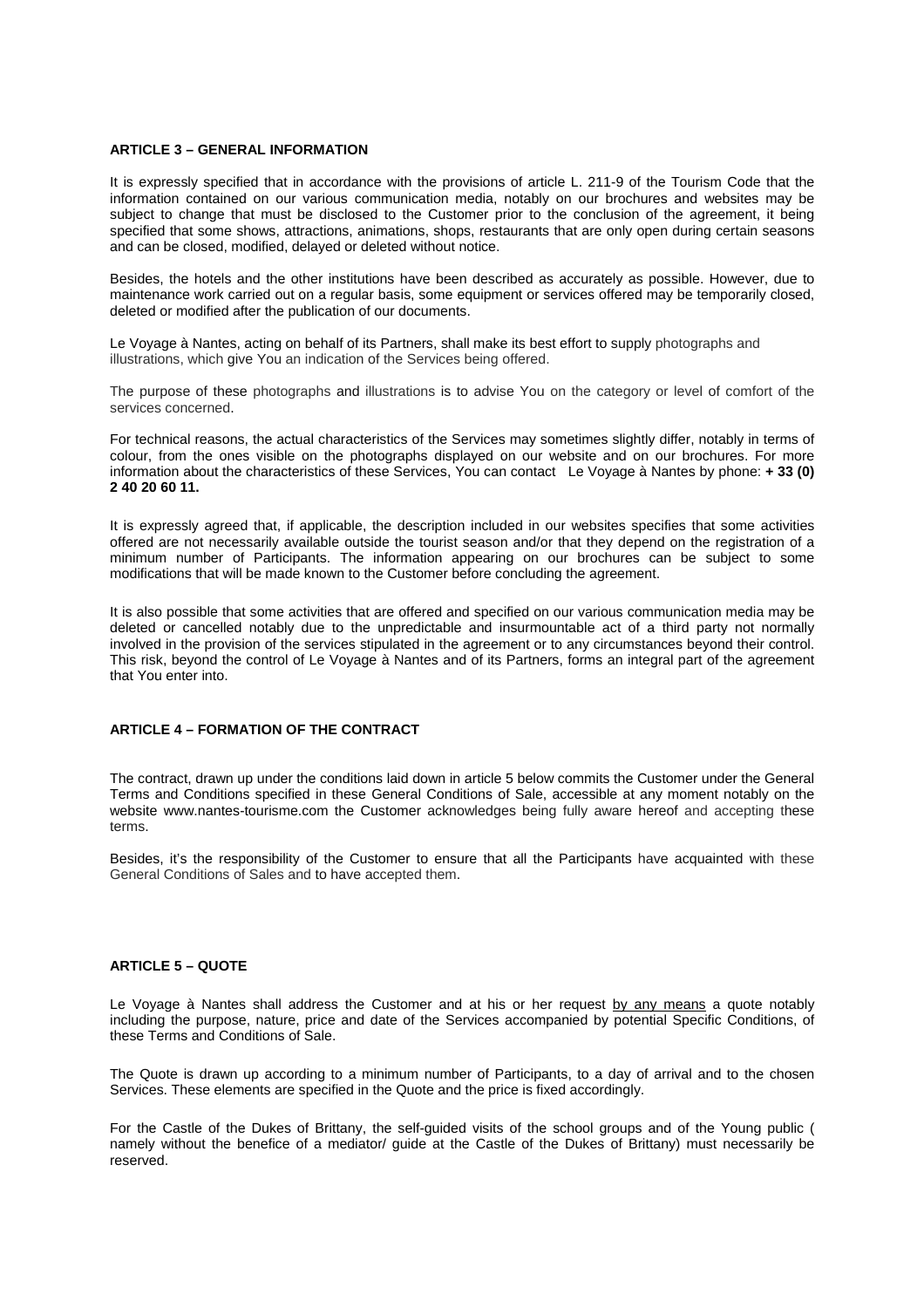Subject to the following provisions regarding cancellation, the Quote shall become final and commit Le Voyage à Nantes only after receipt by Le Voyage à Nantes before the date stated on the quote, and unless otherwise specified in the Quote, before at least 20 days from the first day of performance of the Services:

- Either of the aforementioned quote dated and signed, from the moment that no deposit is required (the postmark on the aforementioned quote being proof of sending);
- Or of the aforementioned quote dated and signed and receipt of a deposit when this one is required for the Packaged services and for the Baskets (the date payment is received as evidence).

Failing that, the Quote shall become null and void and the Customer shall under no circumstances rely upon the latter. Except for the « Packaged » and « Baskets » services, partial or total payment of the services shall be regarded as a confirmation of the Quotes by the customer as well as the acceptance of the contract and of these Specific Terms of Sale.

Any signed contract shall be addressed to: SPL LE VOYAGE A NANTES / Service commercial Groupes / 1-3 rue Crucy – BP 92211 / 44022 Nantes Cedex 1.

The terms and conditions of payment of the deposits are specified in the Quote addressed to the Customers

# **ARTICLE 6 – CANCELLATION/MODIFICATION**

All the terms and conditions pertaining to cancellations, potential modification and/or to refund are defined in the Quote, these Terms and Conditions of Sale, and/or in the Specific Conditions for each Service.

## **6.1 - Modification due to the Customer:**

No modification of the Services may be made without the written consent of Le Voyage à Nantes.

The requests for any modification of a final Quote shall be submitted in writing to Le Voyage à Nantes and sent by Email/mail/fax. A variation in the number of persons (particularly relating to a decrease) could lead to a price increase fully enforceable against the Customer. The requested changes may be carried out by Le Voyage à Nantes subject to acceptance and feasibility only. By no means, the modifications directly set out by the Customer on a document from Le Voyage à Nantes may not be opposed to Le Voyage à Nantes.

It is specified that Any change in the date of the Holiday, in the type of services or of hotel establishment asked by the Customer constitutes a total cancellation of his/her initial order and subject to the provisions laid down in article 6.2 hereinafter.

In the case le Voyage à Nantes is able to make the requested changes, the latter shall send as soon as possible to the Customer an amending quote including, if need be, a request for an additional down payment related to the price increase. The absence of signature of the new Quote and/or of receipt by Le Voyage à Nantes of the said down payment will result in its cancellation due to the Customer and be submitted to the provisions of Article 6.2 below.

### **6.2 - Cancellation due to the Customer:**

Any cancellation even in part shall be notified to the Le Voyage à Nantes by registered letter with an acknowledgement of receipt. The date for acknowledgement by le Voyage à Nantes shall be the date of mailing (as evidenced by the postmark) or the date of receipt of the fax or of the email (date of acknowledgement of receipt)).

Unless otherwise specified in the Quote (notably in the case of the purchase of accommodation services), in case of a cancellation after the payment of the deposits, Le Voyage à Nantes will charge the Customer the following penalties

 (By J, It is understood the first day of performance of the Services \*(By J, It is understood the first day of performance of the Services):

### **In case of a cancellation in part**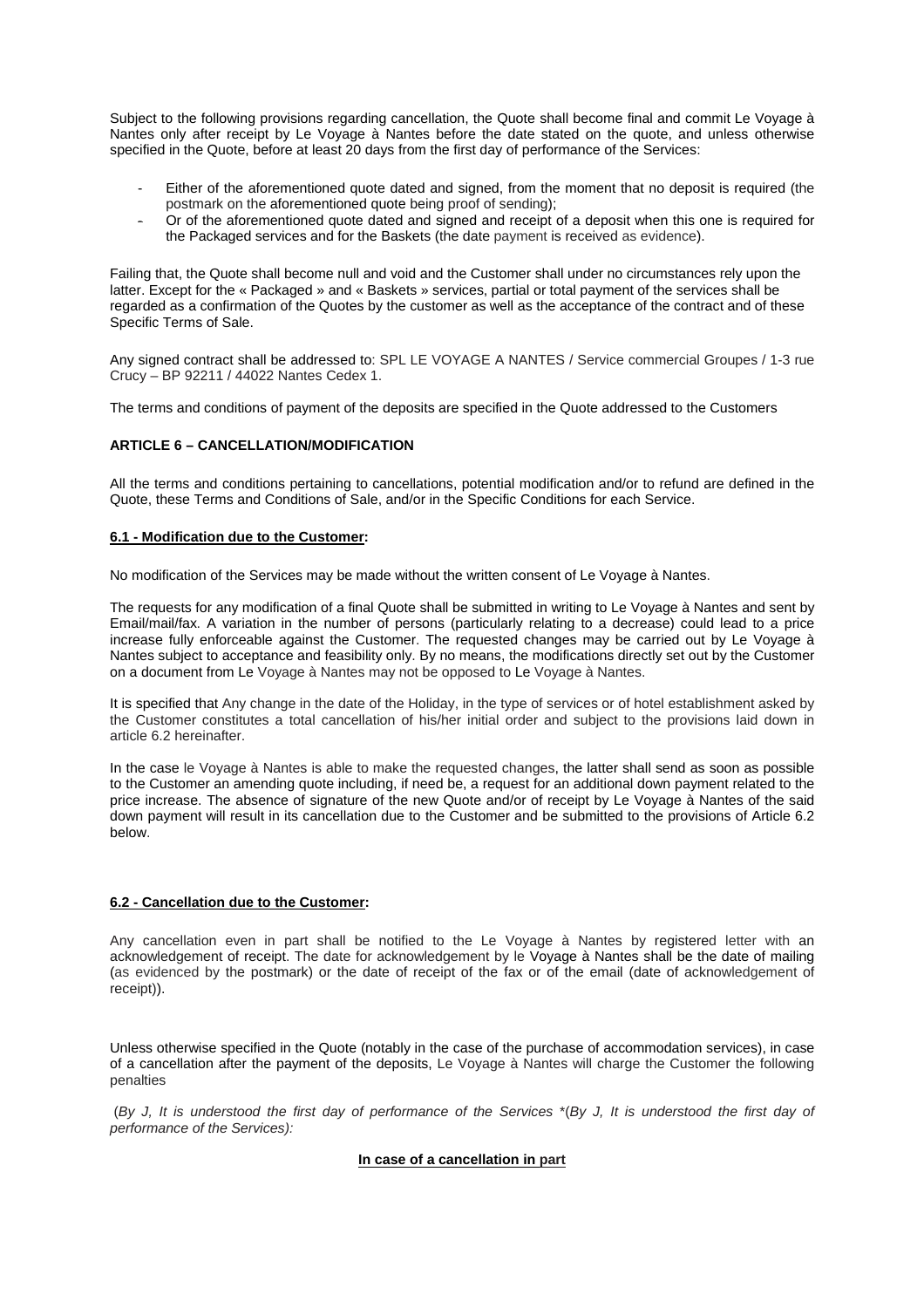|             | Up to 3 days before the D-Day    | Less than 3 days before the<br>D-Day                           |                                       |
|-------------|----------------------------------|----------------------------------------------------------------|---------------------------------------|
| Group Visit | 0% of the amount of the services | 100% of the amount of the services                             |                                       |
| Group Day   | 0% of the amount of the services | 100% of the amount of the services                             |                                       |
|             | Up to 20 days before the D-Day*  | 19 before days before the D-day to 3 days<br>before the D- day | Less than 3 days<br>before the D-Day  |
| Group Stay  | 0% of the amount of the services | 50% of the amount of the services                              | 100% of the amount of<br>the services |

## **In case of a total cancellation**

## **(Total cancellation (complete group cancellation of the group or a reduction to the number of confirmed attendees resulting in the deletion of a service of tourist guiding):**

|             | Up to 20 days before the D- Day* | 19 before days before the D-day to 3<br>days before the D-day | Less than 3 days<br>before the D-Day  |
|-------------|----------------------------------|---------------------------------------------------------------|---------------------------------------|
| Group Visit | 0% of the amount of the services | 50% of the amount of the services                             | 100% of the amount of<br>the services |
| Group Day   | 0% of the amount of the services | 50% of the amount of the services                             | 100% of the amount of<br>the services |
| Group Stay  | 0% of the amount of the services | 100% of the amount of the services                            | 100% of the amount of<br>the services |

\* Unless otherwise stated in the contract

In any event, the potentially subscribed insurance policies are not refundable in the event of cancellation.

# **6.3 - Modification / Cancellation due to Le Voyage à Nantes:**

### 6.3.1. Modification before departure

In the case where a confirmed file would be modified one of the essential elements by Le Voyage à Nantes, before the beginning of the performance of the services and, at all events, before the Customer's departure, notably in a case of force majeure or due to events beyond the direct control of Voyage à Nantes, the Customer shall, within 8 days after being notified in writing by Le Voyage à Nantes:

- Either put an end to his or her booking and terminate the contract: in this case the Customer will obtain, without penalty for Le Voyage à Nantes, the immediate reimbursement of any amount paid,

- Or accept the proposed modification by Le Voyage à Nantes by signing an amendment to the contract, after acceptance of an amending Quote and the updated program of the Services. Any decrease in price shall be deducted from the amounts potentially remaining due by the Customer and, if the payment already made by the latter exceeds the price of the modified service, the excess amount must be settled in his/her favour.

### 6.3.2. Cancellation before departure

In the case where Le Voyage à Nantes cancels the Services before the departure of the Customer, the latter shall be informed by any means allowing to provide an acknowledgment of receipt. The Customer shall be immediately reimbursed of the money paid. Except in cases of force majeure and events beyond Le Voyage à Nantes' control, only for Tourist packages and Stays, the Customer will be given, in this case, an indemnity at least equal to the penalty that he/she would have borne if the cancellation had happened on account of him/her at this date.

These provisions do not apply if an agreement is found the purpose of which would be the Customer's acceptance of an alternative service proposes by Le Voyage à Nantes.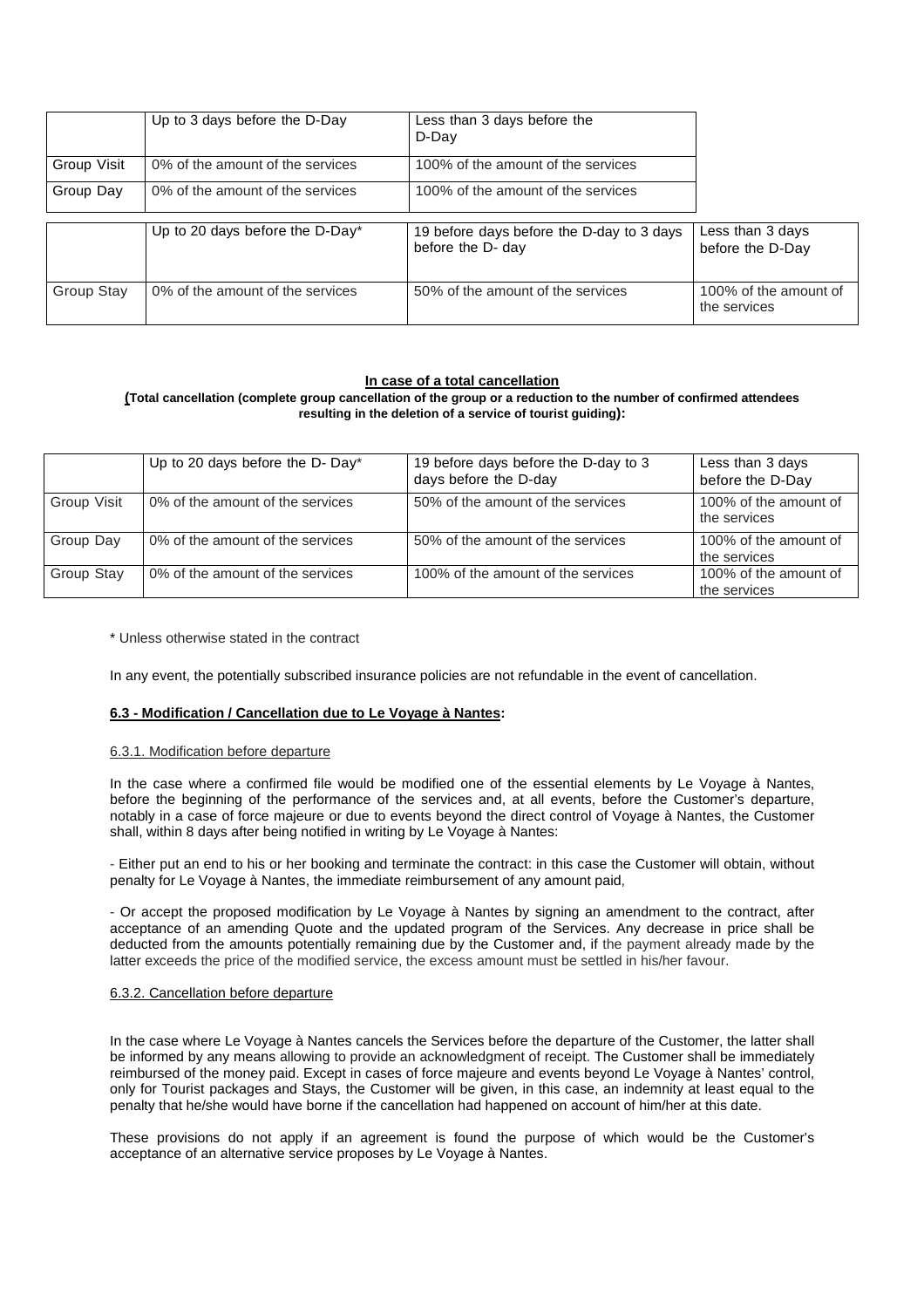# **ARTICLE 7 – PERFORMANCE OF THE SERVICES**

#### **7.1- Impossibility to perform due to the Customer**:

The date of Performance of the Services expected on the Quote accepted by the Customer is imperative.

As a consequence, any impossibility to perform the Service due to the Customer (absence or delay), entails his or her responsibility and forces him or her to repair the entire damage suffered by Le Voyage à Nantes particularly connected to the potential penalties and claims of its Partners.

Any service not performed due to the Customer shall be owed by the latter to Le Voyage à Nantes.

In case of a delay of the Group, the maintaining of all the services and/or their duration cannot be guaranteed by Le Voyage à Nantes. The Customer shall expressly inform the departments or welcome sites concerned by the service(s), the number of which is indicated on page 2 of the contract.

#### **7.2 - Impossibility to perform due to Le Voyage à Nantes**

When in the course of performing the contract, after the departure of the Customer, Le Voyage à Nantes finds it impossible to provide a major part of the services stated in the contract, constituting a significant proportion of the price honoured by the Customer, Le Voyage à Nantes may propose a replacement service to the one originally planned by potentially bearing any additional price. If the replacement service accepted by the customer is of inferior quality, Le Voyage à Nantes shall reimburse the price difference to him or her.

In the case of Tourist packages and Stays, if Le Voyage à Nantes cannot provide a replacement service or if this one is rejected by the Customer for valid reasons, the first one will pay to the second one a compensation calculated on the same basis as these applied in case of cancellation due to Le Voyage à Nantes before the departure of the Client, after deduction of the potential share of services that would have been consumed by the Customer.

### **7.3 – Access conditions to the sites managed by Le Voyage à Nantes and the tours:**

#### 7.3.1. Sites: Castle of the Dukes of Brittany and Machine of the Isle

Each of the sites Castle of the Dukes of Brittany and Machine of the Isle benefits from rules of regulations that must be respected in its entirety by the Customer and their Participants. It shall be available to the Customer upon simple request. The Customer undertakes to make these rules of regulations known to the Participants and guarantees that all Participants will respect these provisions

Primarily:

- Access to the controlled areas with a ticket is not allowed to the visitors carrying large pieces of luggage (schoolbags, suitcases, backpacks, carrier bags, motorcycle helmets).
- The Customer shall be responsible for raising the school group and the young public group's awareness about the essential rules of the preservation of artworks (cf. article 7.3.3 below) and about respecting the other visitors with an adapted behaviour. The rules of common courtesy and propriety must be observed by order by all the Participants. It says here that in the case of
- Misbehaviour or of unacceptable behaviour by the Customer and/or by one or several Participants, the whole group could be asked to vacate the premises even before completion of the tour;
- The artworks, models, machines and objects, unique and often fragile that are on display shall not be touched;
- Smoking, eating or drinking is forbidden inside the buildings;
- Only guide dogs are allowed

At the Machines of the Isle, a system of trolleys is available to the groups to enable them to drop objects, personal effects (small backpacks...). For safety reasons, the acceptance of a bag for instance may be subject to its prior opening by the visitor Valuables and/or sums of money shall by no means be deposited. The executive office of the Machines declines all liability in case of loss, theft or of damage occurred to the belongings deposited in this system of trolleys.

At the Castle of the Dukes of Brittany, a cloakroom service is offered to visitors. Besides, the right to speak aloud in the rooms is regulated. Aside from the Voyage à Nantes staff, upon appropriate justification, only curators, guide-interpreters, lecturers holding a professional licence, delivered in France by the ministries of Tourism or of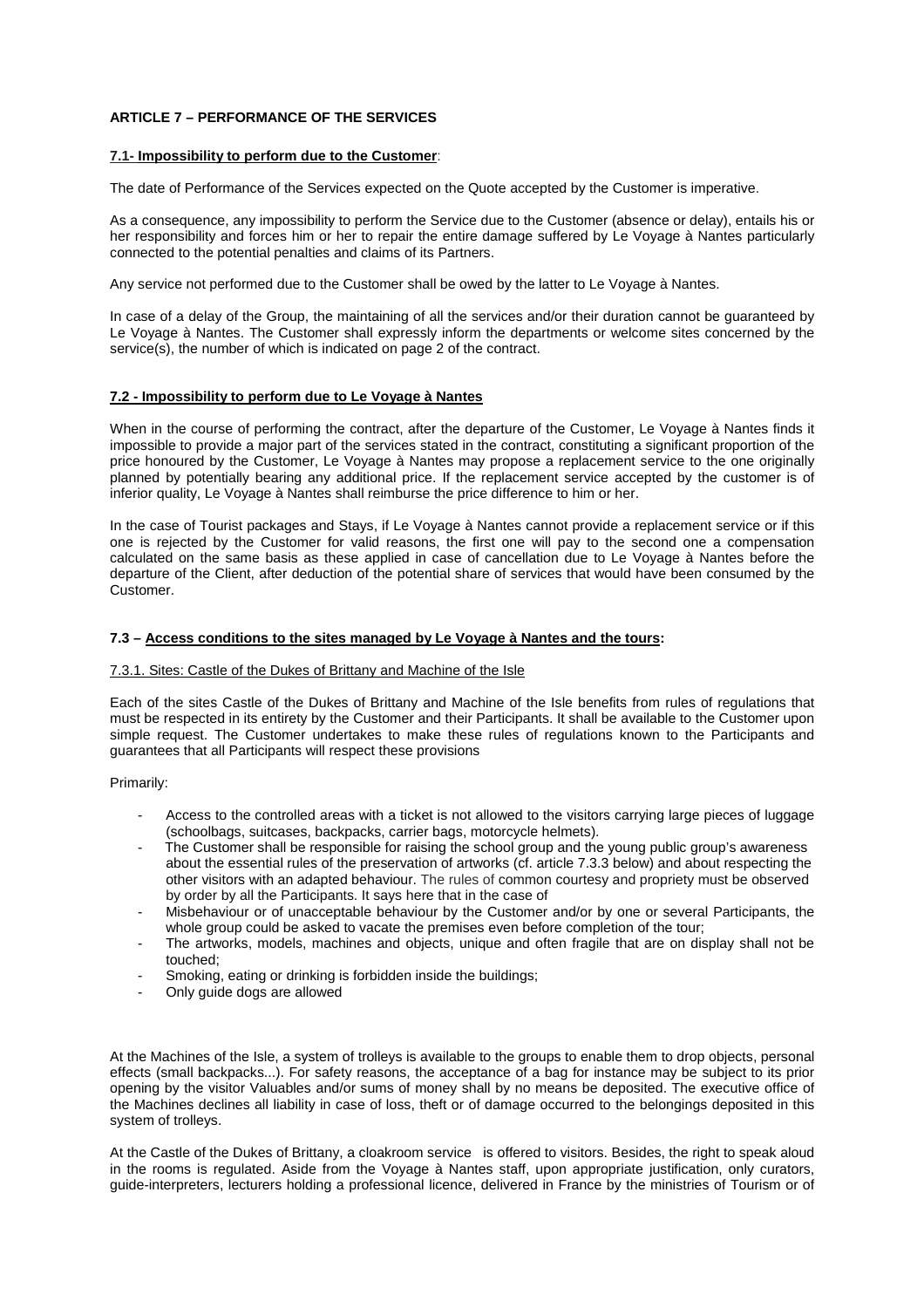Culture are authorized. An authorization to visit badge will be given to the external guide after presentation of his or her professional licence on the day of the visit.

### 7.3.2. Specific Conditions Nantes.Tourisme tours and Estuaire Nantes <> Saint Nazaire

As regards the Estuaire Nantes <> Saint Nazaire cruises:

- Pets are not allowed on the boat, except for guide dogs.
- Smoking is forbidden on board
- Bringing your own drink or snack on board except for the Cruises including or offering a drink, snack or restaurant service.

Bike embarkations are possible but subject to availability, booking is compulsory (warning: space limited)

As regards the Nantes.Tourisme tours and particularly the ones made in urban zone:

- The Customer, responsible for the school group and the young public group is required to respect, and to ensure respect for all the Participants, of the essential rules of preservation of the visited sites and to respect the other visitors with an adapted behaviour.
- The rules of common courtesy and propriety must be observed by order by the Customer and by all the Participants. In the case of misbehaviour or of unacceptable behaviour by the Customer and/or by one or several Participants, the guide may -in his or her own right- end the route before completion of the programme of the tour.
- Some tourist attractions not accepting pets, it is not possible to change the routes in order to remedy this problem. The Customer is required to make arrangements among Participants before any visit.
- The visiting hours specified in the Customer's agreement shall not be changed at the last minute, or be postponed due to a delay attributable to the Customer and/or to one or several Participants (as, for instance, due to a lack of assessment of the distances to be travelled, etc.…)

The parking facilities for touring coaches during the site visits are the responsibility of the transport company.

#### 7.3.3. Specific Conditions relating to the artworks.

The provisions of law that apply to artworks are recalled here.

Notably being artworks: the Elephant, all the machines of the Machine Gallery and of the Marine Worlds Carousel, the combined permanent collections of Nantes History Museum and of the collections presented as part as the temporary exhibitions of the Castle of the Dukes of Brittany, all the artworks implanted of the public space and/or being part of the Estuaire Nantes <> Saint-Nazaire collection, the whole set of installations that can be exhibited and presented as part of the site visits offered to visitors ( example : le Nid, street murals, etc.)

Thus, any reproduction, representation, distribution and/or sale or other use on a direct or indirect commercial basis, in any country, of photographs or visuals of any nature whatsoever, of an artwork, without having obtained prior authorisation, constitutes an act of counterfeit which can engage the civil and/or penal liability for its author in accordance with articles L 331-1, L 335-2 et L 335-4 of the intellectual Property Code.

At the Castle of the Dukes of Brittany (inside the museum and in the temporary exhibitions), as in the Machines of the Isle, photographs with a flash and/or taken with a tripod, as well as videos are forbidden. The photographs of the artworks thereby made may only be used for personal (limited to the family only: private use or for study in school) and non-commercial purposes.

Besides, at the Machines of the Isle, any shooting inside the Elephant is strictly forbidden.

Freehand drawings are not allowed insofar as their authors do not impede the flow of users, of the staff and of the handling equipment. The authorisation should only be carried out for a reduced used in the family circle (private use or for study in school).

For any other uses than those authorized above, it is necessary that they have obtained express and prior authorization of the Director of the concerned site or, by default, or by the persons empowered to do so.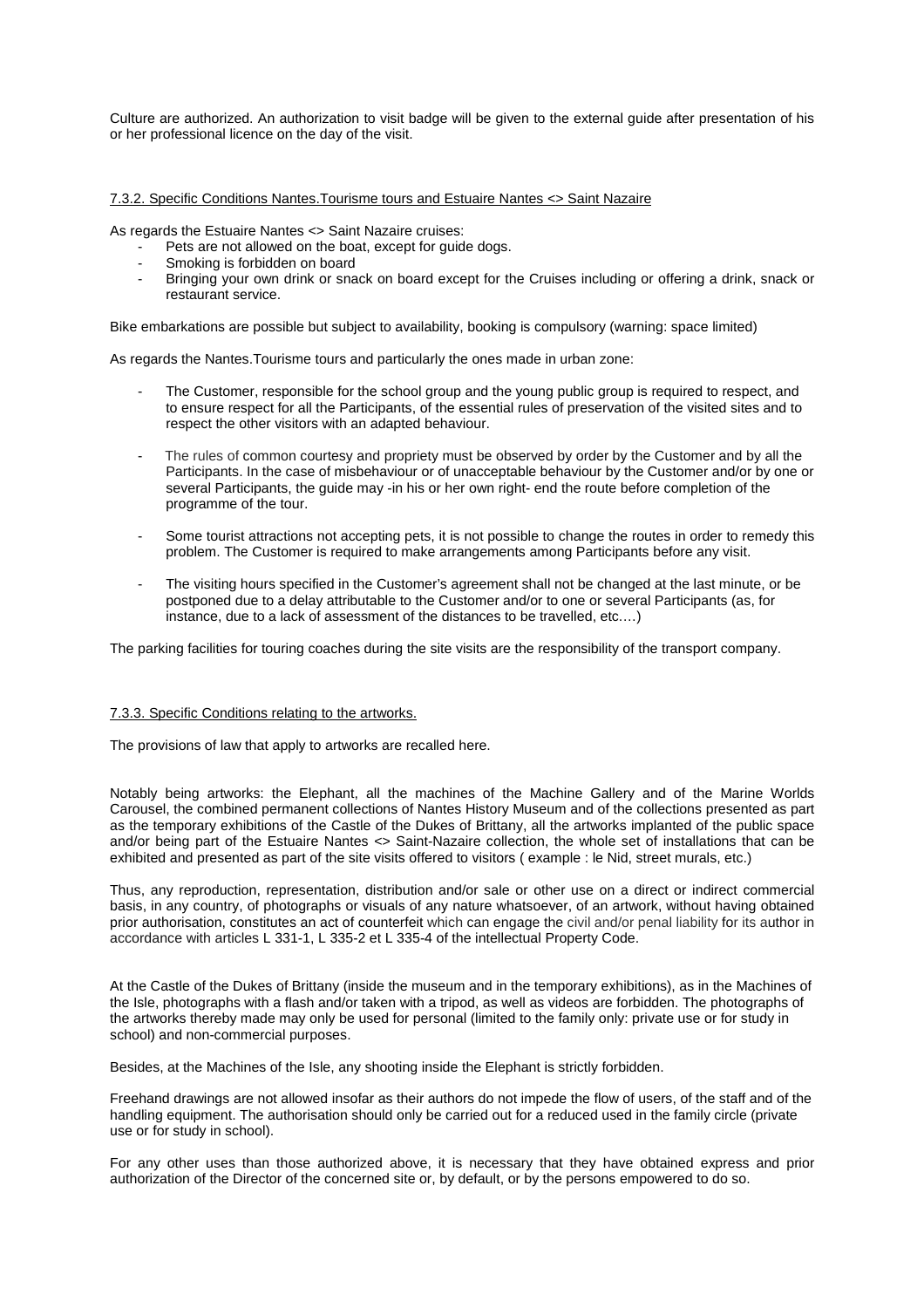### **ARTICLE 8 – INSURANCE**

Except as regards the cancellation insurance as stipulated below, no other insurance is included in the Services offered.

The Customer is responsible for and guarantees SPL Le Voyage à Nantes against all the damages caused by him or her or caused by the Participants (material damage and damage caused to a third party in particular). He or she is invited to take out an insurance contract, notably a damage and liability insurance, covering the consequences of his or her activities.

Le Voyage à Nantes draws the customer's attention on the possibility to take out a cancellation insurance, either with the insurance company of his or her choice, or by consulting the Group commercial department of Le Voyage à Nantes to receive a customized quotation calculated on the basis of the total amount of services. In the event that You wish to benefit from this offer, we will inform You, prior to the confirmation of your Quote, of the amount of the corresponding insurance premium as well as the insurance conditions. It is stated that in any case, the underwritten insurance premium is not refundable in case of cancellation.

The insurance claims are made directly with Le Voyage à Nantes, respecting the terms of the insurance contract (deadlines, supporting documents, etc.).).

## **ARTICLE 9 – PROOF**

It is expressly agreed that, except in the case of an obvious error of Le Voyage à Nantes, the data stored in the information system of Le Voyage à Nantes, notably in the e-mail tools used by Le Voyage à Nantes, shall constitute conclusive evidence as to the accepted quotes and to the performance of the obligations of the parties. The electronic or computerized data being stored by Le Voyage à Nantes shall constitute evidence, and, if they are produced as means of evidence by Le Voyage à Nantes in any litigious proceedings or other, they shall be admissible, valid and enforceable as between the parties in the same manner, in accordance with the same conditions and with the same probative force as any document prepared, received or recorded in writing.

# **ARTICLE 10 – PRICE**

### **10.1 – General Provisions**

Prices are indicated in the Quote and denominated in Euros.

The fixed prices in the Quote accepted by the Customer are firm and non-revisable subject to changes as referred to in Article 10.2 of these terms.

The prices of the Services are generally understood including all the related taxes, charges and the service costs.

The costs and services charges correspond to the costs related to the Services, incurred by Le Voyage à Nantes and the Partners and in particular the indirect taxes (VAT, other similar taxes) and the other charges needed to process the Quote.

Besides, generally, unless explicitly stipulated otherwise, are not included in the prices the overall personal expenditure or secondary to the Service, such as bus transfers (unless otherwise specified), all the extraordinary expenses following an event Le Voyage à Nantes can not be held responsible for, cancellation insurance (except for personalized pricing as mentioned in article 8 above), and more generally any service not expressly included in the Quote.

When the quote includes an accommodation Service, the prices are notably calculated according to the number of overnight stays and not according to the number of full days.

## **10.2 - Price changes**

The prices of the Services (except for a flat-rate basis for the guide and mediator services) were determined in accordance with the economic conditions in force at the date the quotation was drawn up.

The prices can be revised even after the contract was formed according to the variations or the imposition of royalties and taxes related to the Services offered. Le Voyage à Nantes and its Partners reserve the right to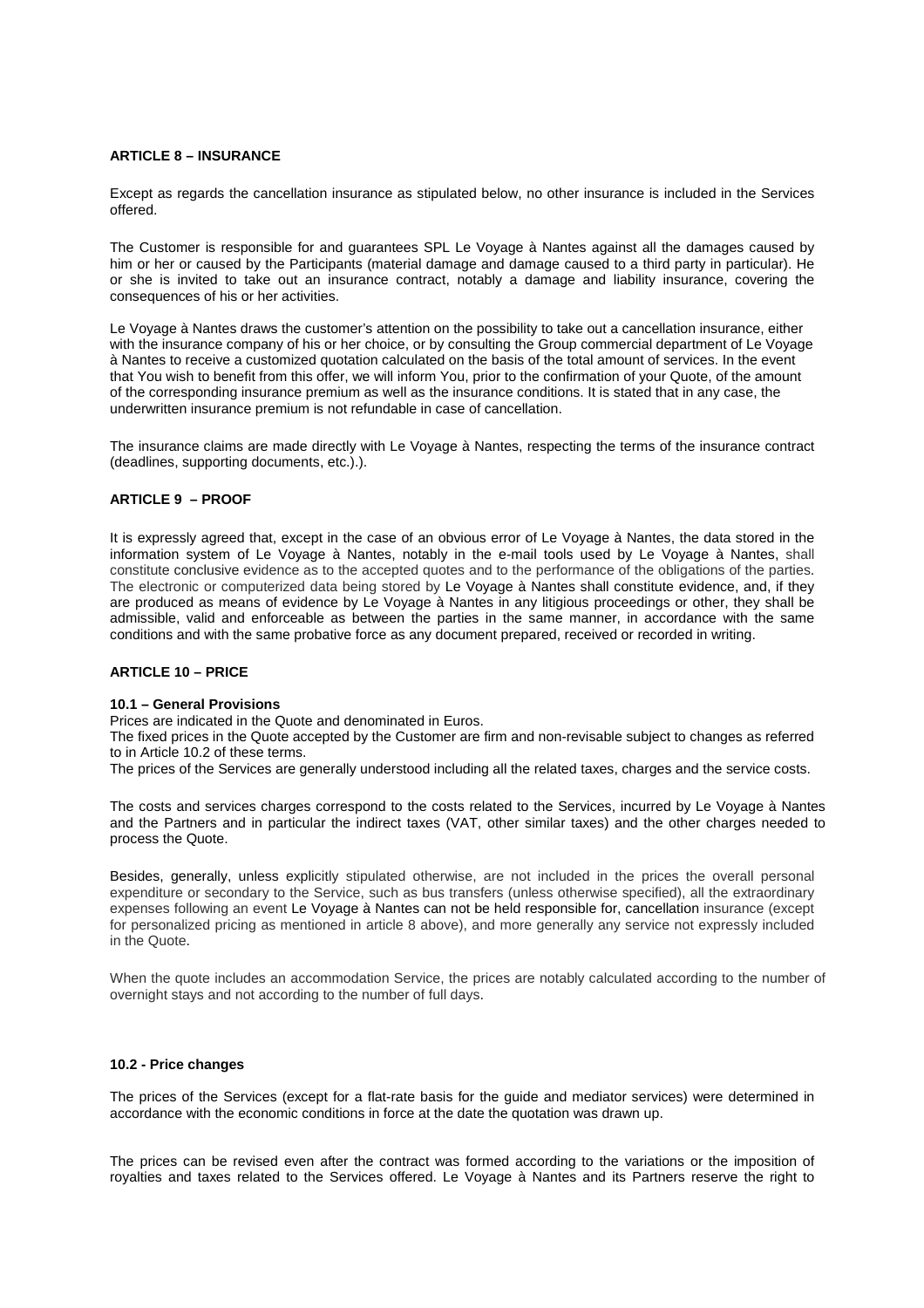change the global amount of your agreement by assigning it with the percentage change of the element concerned. You will be informed of any price increase in writing and You can either cancel, or accept the changes applied in the conditions provided under article R. 211-9 of the Tourism Code reproduced bellows.

The prices can be revised even after the agreement was formed in the case of changes due to the Customer in the conditions laid down in article 6.1.

Once the Quote was confirmed by the Customer in the form provided for in Article 5 aforementioned, LE VOYAGE A NANTES cannot apply the discount and the punctual promotional offers retroactively.

#### **10.3 – Preferential rates**

Le Voyage à Nantes offers the following preferential rates :

- On services at the Castle of the Dukes of Brittany, for Participants under 26
- On services at the Machines of the Isle, for Participants under 18
- On Estuaire « cruises » services for Participants under 18
- On Estuaire guidance services for Participants under 26
- On any other Service commercialized by Nantes.Tourisme, for Participants under 26

#### **10.4 Free admissions**

- Castle of the Dukes of Brittany: a maximum of 5 free guides per school Group or per Young People Group and at all events, for everyone under 26 (not including the mediation services at the rate indicated on the Quote)
- Machines of the Isle: a maximum of 3 free guides per school Group or per Young People Group under 18.
- Visits, days, stays: see specific conditions stipulated in the contract

Coach drivers have a free admission systematically (not included in the free admissions mentioned above) on the visits of the sites Castle of the Dukes of Brittany / Machines of the Isle when they attend.

# **ARTICLE 11 – PAYMENT METHODS**

### **11.1 General Provisions**

The payment methods are those laid down in the Quote.

All fees are inclusive of tax (except for inter-community quotes with an appropriate justification). All the payments shall be made in euros

Unless otherwise specified in the Quote:

The remaining balance for the booked services shall be paid by the Customer, upon receipt of the invoice sent by the accounting department of Le Voyage à Nantes:

Administrative payment order or voucher: send the purchase order to the following address: Le Voyage à Nantes SPL, Service commercial groupes, 1-3 rue Crucy – BP 92211, 44022 Nantes Cedex 1 or by email: groupes@nantes-tourisme.com. The invoice, payable upon receipt, shall be sent after the visit.

Or

- Bank transfer: to the account IBAN FR76 1444 5004 0008 0014 8170 223. On the account statement, the Customer shall write as the purpose of this bank transfer the name of his establishment as well as his file number or the invoiced transferred by the Voyage à Nantes and to inform the commercial service groups at groupes@nantes-tourisme.com and to the accounting department at compta@lvan.fr.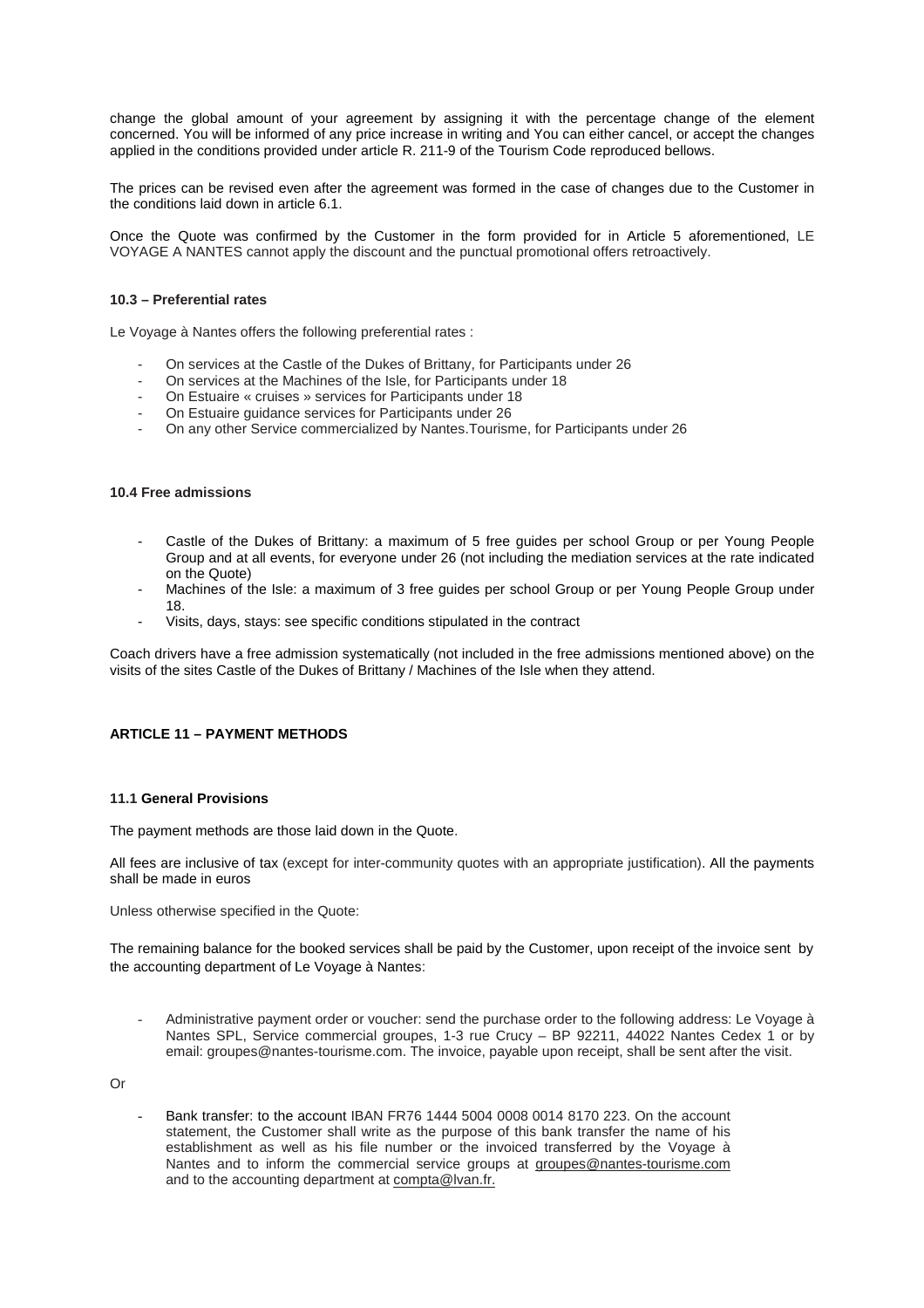#### **11.2 - For Services only:**

No deposit shall be required for the services only.

Payment on site shall be exceptionally accepted after prior written acceptance of the group commercial department. That one shall be made in cash, by French bank cheque or by credit card except for those belonging to the "American express" network. The paid invoice shall be sent after the visit by the accounting department of the Voyage à Nantes.

## **11.3 - For the packaged services and/or the Baskets (half days, days and stays):**

A 50% deposit shall be paid by the Customer at the date indicated on the Quote and 20 days at the latest before the starting point of the services. If payment of the deposit is not made before the date indicated on the Quote, the offer of Le Voyage à Nantes shall be automatically cancelled.

The outstanding balance for the booked Services shall be paid by the customer, after receipt of the invoice sent by the accounting department of the Voyage à Nantes. No payment on site shall be accepted.

## **ARTICLE 12 - LIABILITY**

### **12.1 Liability of Le Voyage à Nantes**

It is specified that Le Voyage à Nantes shall hold a professional travel agency liability insurance policy (Policy n°: 120 169 194) subscribed with the Hiscox Company, through the company Sarre et Moselle, 17 avenue Poincaré, 57400 Sarrebourg that covers bodily, material, and immaterial damage that may occur to the customers as a consequence of a default or a deficiency due to its services in the course of its activities of sales of trips and/or holidays, also including missions of tourism promotion and engineering, and any other activity referred to in articles L 211-1 and followings of the Tourism Code.

Le Voyage à Nantes is rightfully liable towards you for the correct discharge of the obligations, which result from this agreement whether these obligations are to be discharged in person or by other Partners, without prejudice to his/her right to claim against the said partners.

However, Le Voyage à Nantes may be released from all or part of the liability by proving that the non-execution of the contract was due either to the purchaser or to the unpredictable and insurmountable act of a third party not normally involved in the provision of the Services stipulated in the contract, or to any circumstances beyond their control.

Le Voyage à Nantes cannot be held responsible for material (such as loss, theft or deterioration of equipment), consequential and/or physical damages which may be suffered by the Customer and which may result because of the latter, in case of force majeure or because of any third party involved in the organization or in the execution of the services.

In the eventuality that You encounter a problem not related to a failure or to the responsibility of Le Voyage à Nantes to fulfil its obligations under these conditions, Le Voyage à Nantes will do its utmost to assist You.

### **12.2 - Your liability:**

The Customer on his or her own behalf and on behalf of his or her Participants is solely liable towards SPL Le Voyage à Nantes and shall undertake to respect these Conditions, the Specific Conditions of our Partners and all the instructions and guidelines concerning our services set out in our brochure, on the Website or any other document originating from the society Le Voyage à Nantes. The Customer and the Participants are required to behave in a respectful and courteous way during your stay and/or your visits and travels

In the eventuality that your attitude or that of one of the participants to the trip, stay or tour might cause harm, a danger or trouble to one of our employees, of our service providers, agents, or to the public in general, we reserve the right in our sole discretion to put an end to your stay at any time. In such cases, You will not be entitled to any refund or compensation in respect of the early termination of your Services and we reserve the right to claim for the reimbursement of the costs resulting from this attitude.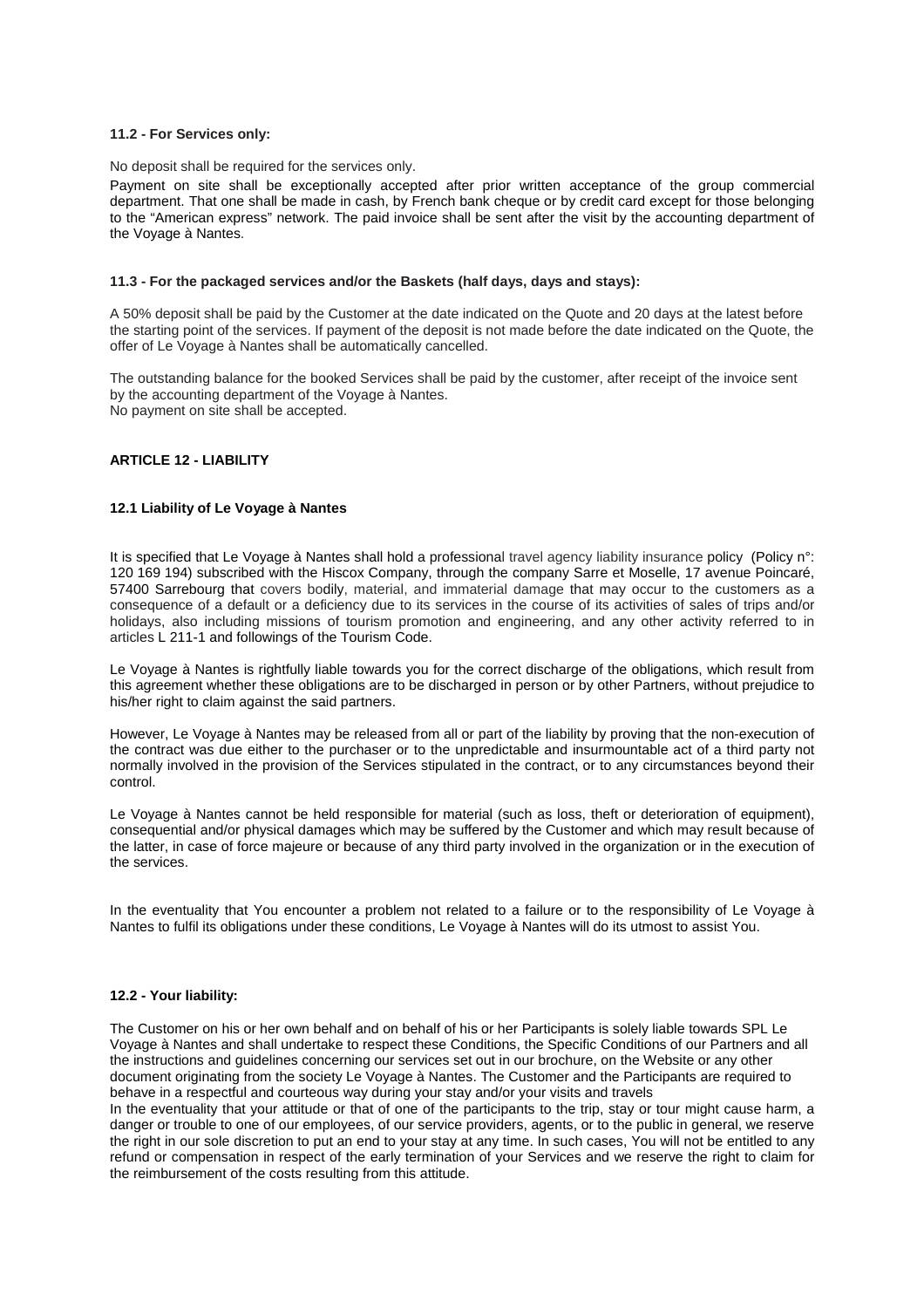#### **ARTICLE 13 - INFORMATION AND CLAIMS**

Any claim that occurs during the performance of the contract shall be submitted as soon as possible to Le Voyage à Nantes so as to allow a solution to be found instantly.

Any claim made after the performance shall be addressed to Le Voyage à Nantes as soon as possible and no later than 20 days following the end of performance of the Service.

All claims shall be addressed by any means allowing Le Voyage à Nantes to acknowledge receipt.

The claim shall specify the details of your discontent, the date of the Service and the number of the order.

You must respect the personal and confidential nature attached to any correspondence.

In the absence of a satisfactory response within 45 days after the dispatch of your claim, You have the possibility to refer the matter to the Tourism and Travel Mediator, whose contact and referral requirements can be obtained by consulting his website: www.mtv.travel.

The waiver by the Customer of one or several Services cannot be subject to any refund or compensation by Le Voyage à Nantes.

# **ARTICLE 14 - FORCE MAJEURE**

The Partners and/or Le Voyage à Nantes reserve the right to cancel any booking in cases of force majeure.

This shall particularly apply in case of a staff strike of Le Voyage à Nantes and/or of the Partners' Staff, of largescale demonstrations, unpredictable weather conditions when the contract was concluded and unstoppable (storms…), exceptional hydrological (rising water levels, floods) and geographical conditions.

Cannotbe considered as force majeure, by either Party, means of transport strikes (except in the event of a national and general strike which makes it objectively impossible to implement the contract), strikes of teachers, schools and universities, bad weather conditions, small demonstrations.

In cases where Le Voyage à Nantes would be forced to cancel the Services **before** departure of the Customer (concern Tourist packages and Stays) or **before** the Customer could start to benefit from them (concern Service only), a postponement of the Services or their refund shall be proposed to the Customer.

In cases where Le Voyage à Nantes would be forced, as a result of force majeure, to cancel the Services **after** departure of the Customer (concern Tourist packages and Stays) or **after** the Customer could start to benefit from them (concern Service only), no refund can be made to the Customer.

In any case, the total or partial non-performance of Services, due to a case of force majeure, shall not give rise to any damages or interest.

## **ARTICLE 15 - TRANSFER**

The Customer may not transfer his or her agreement to a third party without the written consent of the SPL LE VOYAGE A NANTES.

## **ARTICLE 16 - PROTECTION OF PERSONAL INFORMATION (CNIL)**

In accordance with the Law n°78-17 dated January 6th 1978, pertaining to data processing, files and freedoms known as "Data-processing and Freedoms", This site has been declared to the CNIL (n° 856064.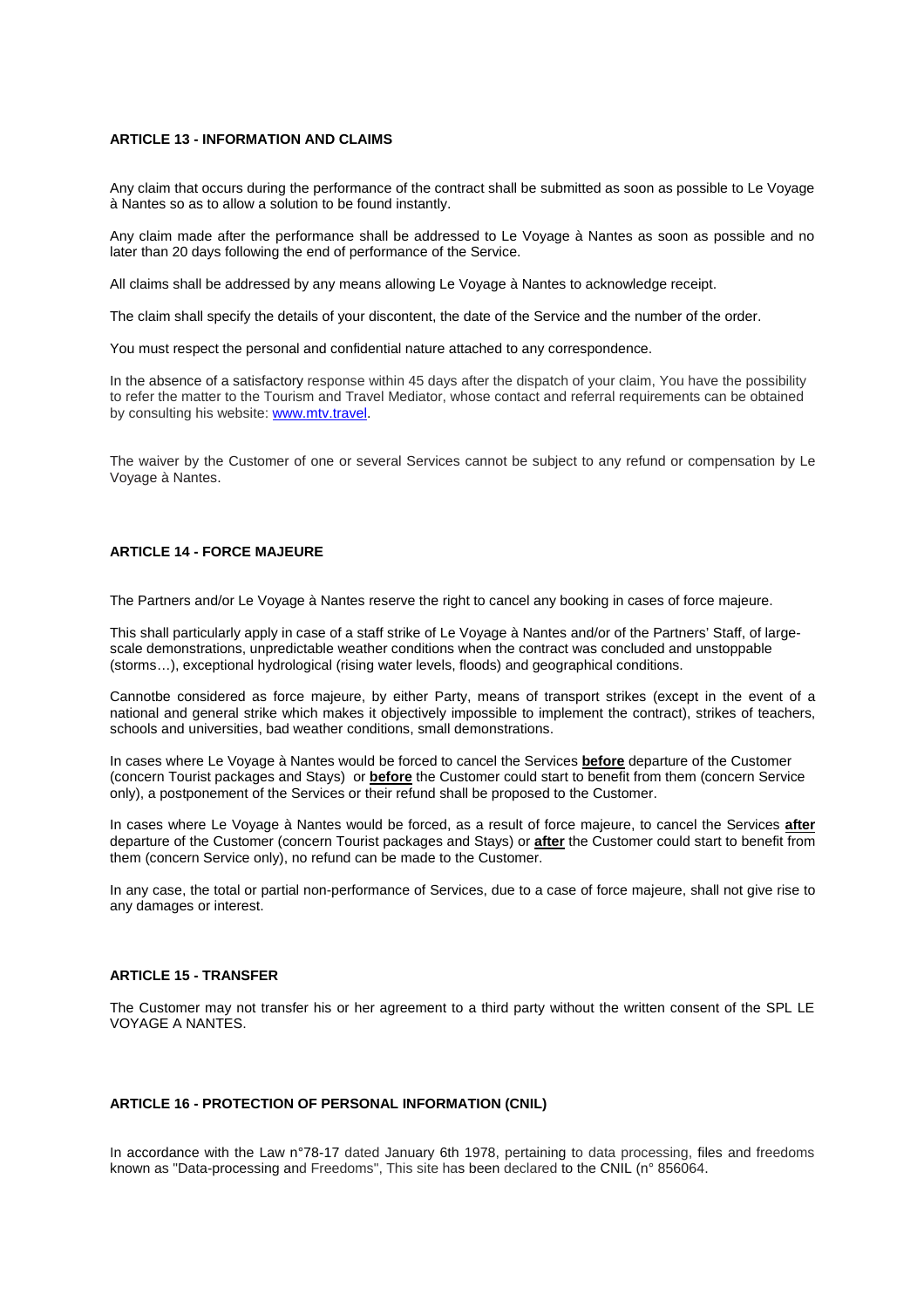**Le Voyage à Nantes** – 1 – 3 rue de Crucy – BP 692211 – 44022 Nantes cedex 1 – France. Pursuant to Article 34 of the "Data-processing and Freedoms" law, You have a right to access, correct, and eliminate any information about You. To exercise that right, please contact

The information that You give us when placing your order will not be transmitted to any third party apart from the service providers that you have ordered. This information will be regarded as confidential by Le Voyage à Nantes and its providers.

This information shall be used only by the internal services of Le Voyage à Nantes and its providers, for the processing of your order and to reinforce and personalize communication and the service offers reserved for Customers.

### **ARTICLE 17 – APPLICABLE LAW AND JURISDICTION**

**These special terms and conditions of sale are subject to French Law. If no amicable agreement is reached, any dispute arising from their interpretation and/or their execution shall be submitted to the exclusive jurisdiction of the relevant Rennes Courts**.

# **ARTICLE 18 – MISCELLANEOUS**

The fact that Le Voyage à Nantes does not raise, at some point, one of the provisions of these General Terms and Conditions shall not be construed as amounting to a waiver of the right to rely upon the same on a future occasion.

If any provision of these Conditions shall become null and void, this one would be declared invalid; it shall therefore be deemed as not written but nevertheless shall not affect the validity of any remaining provisions unless the provision that is declared null and void was essential and determining.

# **ARTICLE 19- EXTRACTS FROM THE TOURISM CODE**

The brochure or leaflet and the organizer's travel and holiday summary proposal, transferred by paper or by electronic means, shall constitute the prior information referred to in article R211-4 of the Tourism Code.

### **Article R211-3**

Without prejudice to the exclusions provided for in the third and fourth paragraphs of article L. 211-7, any offer and any sale of travel and holiday services give rise to the relevant documents being handed over, these documents meeting the rules defined by this heading. In the case of the sale of tickets for transport by air or the sale of tickets for transport by regular services not accompanied by services linked with these transport services, the seller hands over to the purchaser one or more travel tickets for the entire journey issued by the carrier or on his own account. In the case of transport being provided on request, the name and address of the carrier on whose account the tickets have been issued, must be mentioned. The separate invoicing of the various elements making up a package does not release the seller from any obligations coming under this heading.

### **Article R211-3-1**

The exchange of pre-contractual information or the availability of contract terms shall be in the form of a written document. They can also be made by electronic means in the conditions of validity and the operating conditions provided for in articles 1369-1 to 1369-11 of the Civil Code. The name or company name and the address of the seller shall be stated as well as his registration number stipulated in a of article L. 141-3 or, if required, the name, address and registration number of the federation or union mentioned in the second paragraph of article R. 211-2.

#### **Article R211-4**

Prior to the signing of the contract, the seller must give the consumer all relevant information concerning the rates, dates and other component parts of the services provided for the journey or the holiday such as: **1°** the destination, means, nature and categories of transport involved,

**2°** The type of accommodation, its location, grade and major characteristics, official approval and tourist category corresponding to the regulations and customs in use in host country,

**3°** The meals provided,

**4°** The description of the itinerary in the case of a tour;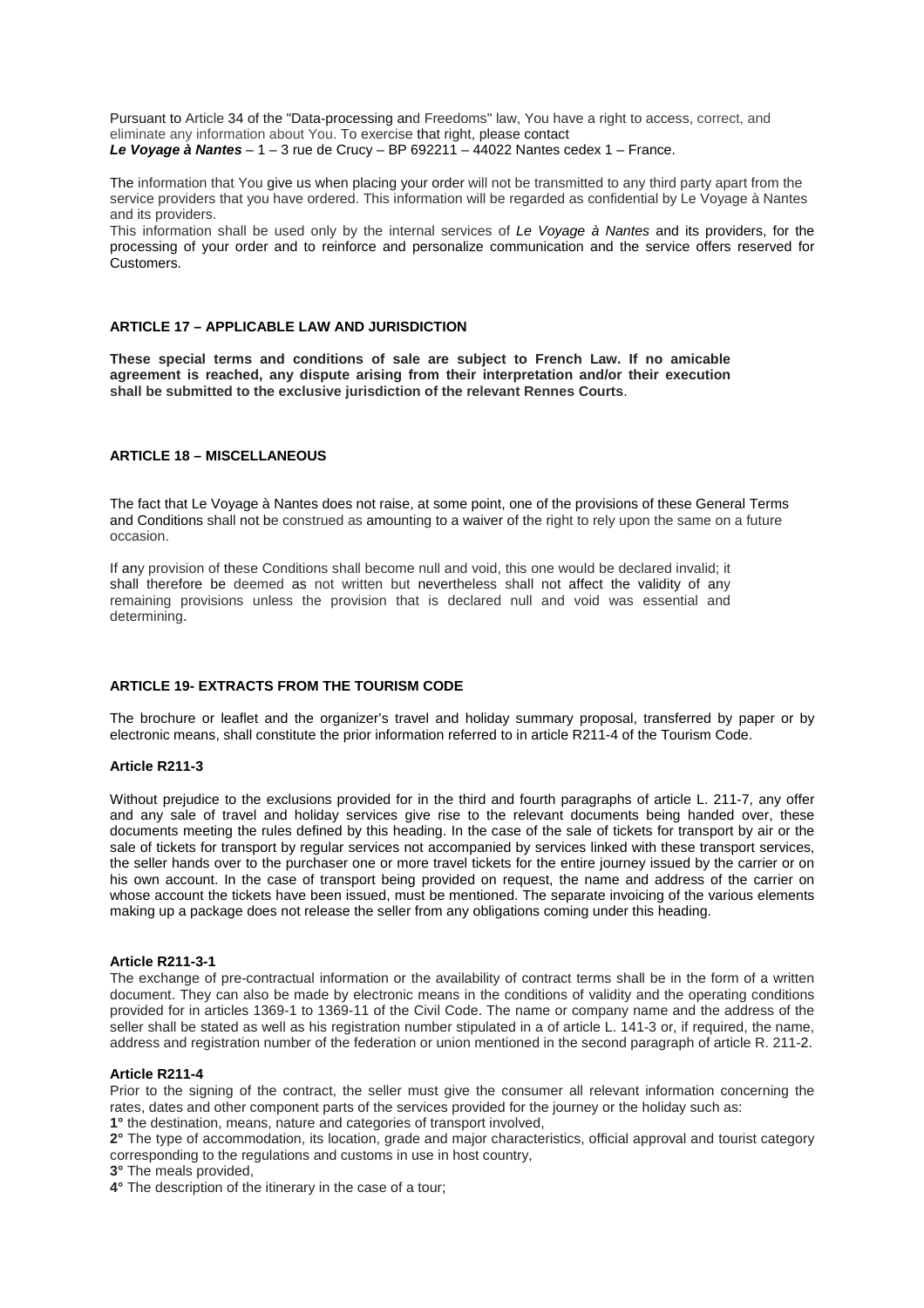**5°**The administrative and health formalities to be carried out by nationals or by citizens of another Member State of European Union or a State that is part of the agreement concerning the European Economic area especially in the case of crossing borders, together with the deadlines by which such formalities must be terminated;

**6°** Visits, excursions and other services included in the package or which may be available against payment of a supplement,

**7°** The minimum or maximum size of the group enabling the journey or holiday to take place, as well as, if the journey or holiday will only take place if there is a sufficient number of participants, the deadline by which the consumer must be informed should the journey or holiday be cancelled; this date may not be set at less than twenty one days before the scheduled departures date;

**8°** The amount or percentage of the rate which is to be settled as a deposit on signing the contract and the dates by which the balance must be paid;

**9°** The rules for reviewing prices as laid down in the contract in application of article R. 211-8 ;

**10°** The contractual terms of cancellation,

**11°** The terms of cancellation as defined by articles R. 211-9, R. 211-10 and R. 211-11;

**12°** Information concerning optional insurance policies covering the consequences of certain cases of cancellation or assistance contracts covering certain special risks, in particular repatriation in the case of illness or accident:

**13°** When the contract contains services of transport by air, information, for each flight section, as laid down in articles R. 211-15 to R. 211-18.

## **Article R211-5**

Any prior information given to the consumer binds the seller unless the said information states that the seller expressly reserves the right to modify certain element therein.

In this case, the seller must clearly indicate to what extent this modification may occur and regarding which elements.

In all cases, the modifications made to the information given previously must be sent to the consumer before the contract is signed.

### **Article R211-6**

The contract signed between the seller and the purchaser must be written down and drawn up in duplicate, one of which is given to the purchaser, and must be signed by both parties. When the contract is concluded by electronic means, the provisions of articles 1369-1 to 1369-11 of the French Civil Code shall apply. The contract must contain the following clauses:

**1°** The name and address of the seller, his guarantor and insurer and the name and address of the organizer,

**2°** The destination(s) concerned by the journey and, in the case of a holiday covering several stages, the various periods and dates involved,

**3°** The means, nature and categories of transport involved together with the dates, times and places of departure and return;

**4°** The type of accommodation, its location, grade and major characteristics, official approval and tourist category corresponding to the regulations and customs in use in the host country,

**5°** The number of meals provided,

**6°** The itinerary in case of a tour,

**7°** The visits, excursions and other services included in the overall price of the journey or the holiday;

**8°** The total price of the services charged and indication of any possible review in the invoicing by virtue of the provisions laid down in article R. 211-8 hereinafter.

**9°** Indication, if relevant, of any duties or taxes connected with certain services such as landing taxes, boarding or disembarking tax in ports and airports and tourist tax, when these are not included in the price of the service(s) provided;

**10°** The deadlines and rules for payment of the rates; in all cases, the last instalment made by the purchaser cannot be less than 30% of the price of the journey or holiday and must be settled when the documents enabling the consumer to travel or take his/her holiday are handed over,

**11°** The special conditions requested by the purchaser and accepted by the seller,

**12°** The rules by which the purchaser can make a claim towards seller for the non-execution or inadequate execution of the contract, this claim must be sent as quickly as possible by recorded delivery mail and written notification thereof given, if necessary, to the travel organizer and the persons providing the service in question,

**13°** The deadline by which the seller must inform the purchaser in the case of cancellation of the journey or holiday, where the journey or holiday shall only take place if the minimum number of participants is reached, in accordance with the provisions in point 7 of article R. 211-4 hereinabove,

**14°** The contractual terms of cancellation;

**15°** The terms of cancellation as defined by articles R. 211-9, R. 211-10 and R. 211-11 hereinafter,

**16°** All relevant information regarding the risks covered and the amount of guarantees underwritten in the insurance policy covering the consequences of the professional civil liability of the seller,

**17°** Information concerning optional insurance policies covering the consequences of certain cases of cancellation (policy number and name of the insurance company), and assistance contracts covering certain special risks, in particular repatriation in the case of illness or accident; in this case, the seller must give the purchaser a document stating, at the very minimum, the risks covered and the risks excluded,

**18°** The deadline by which the seller must inform the purchaser in the case of a transfer of contract